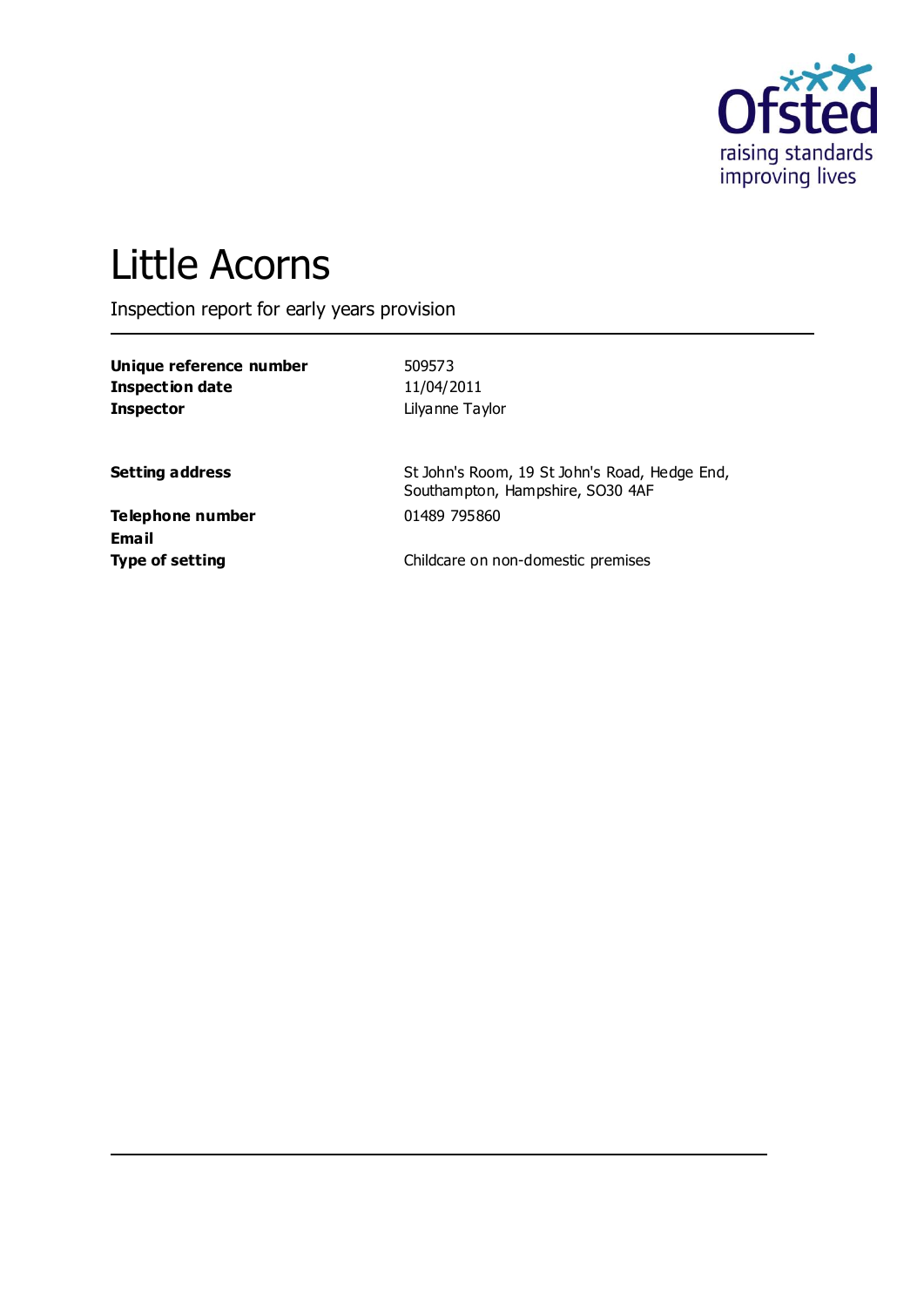The Office for Standards in Education, Children's Services and Skills (Ofsted) regulates and inspects to achieve excellence in the care of children and young people, and in education and skills for learners of all ages. It regulates and inspects childcare and children's social care, and inspects the Children and Family Court Advisory Support Service (Cafcass), schools, colleges, initial teacher training, work-based learning and skills training, adult and community learning, and education and training in prisons and other secure establishments. It assesses council children's services, and inspects services for looked after children, safeguarding and child protection.

If you would like a copy of this document in a different format, such as large print or Braille, please telephone 0300 123 1231, or email enquiries@ofsted.gov.uk.

You may copy all or parts of this document for non-commercial educational purposes, as long as you give details of the source and date of publication and do not alter the information in any way.

T: 0300 123 1231 Textphone: 0161 618 8524 E: enquiries@ofsted.gov.uk W: [www.ofsted.gov.uk](http://www.ofsted.gov.uk/)

© Crown copyright 2011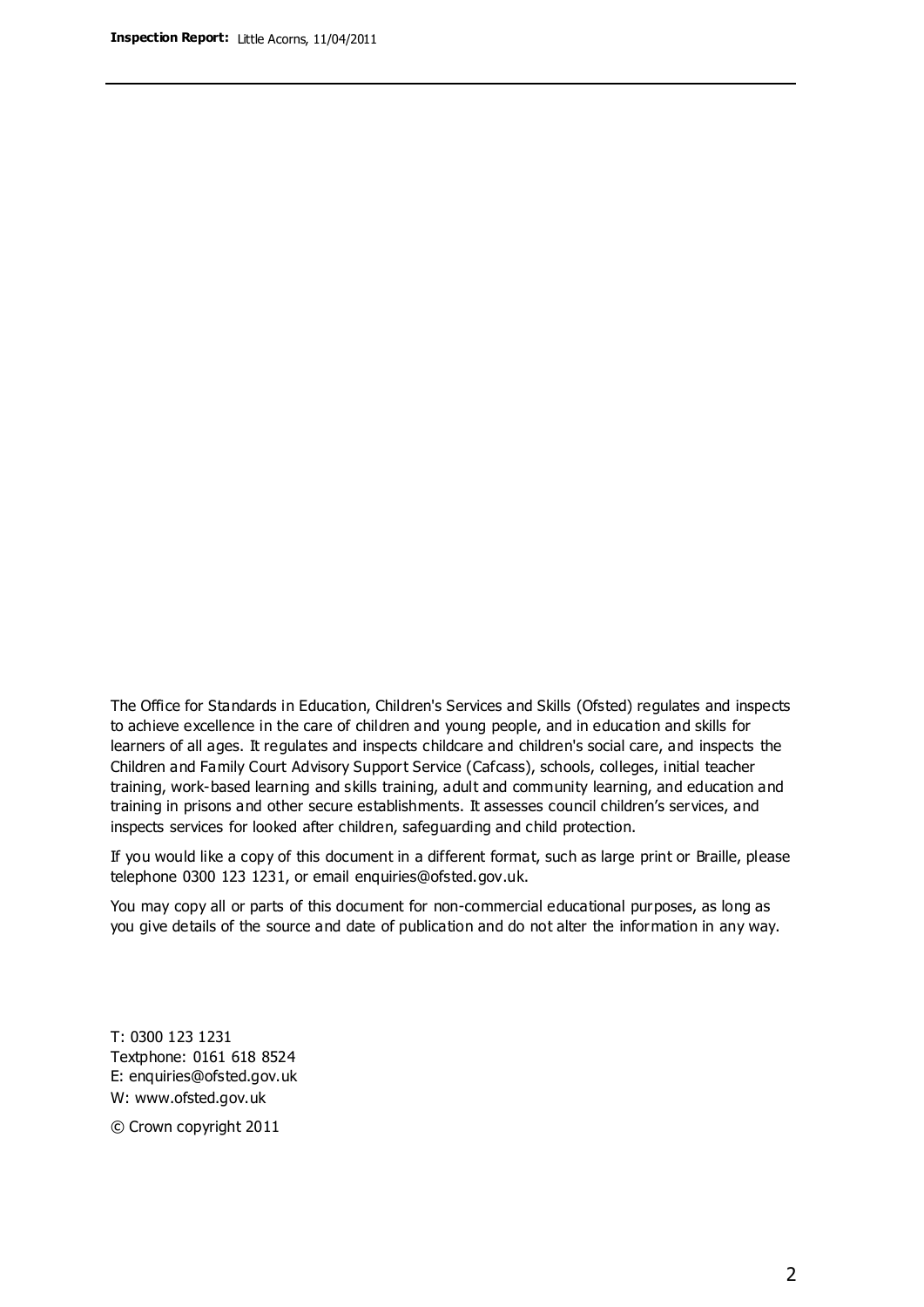## **Introduction**

This inspection was carried out by Ofsted under Sections 49 and 50 of the Childcare Act 2006 on the quality and standards of the registered early years provision. 'Early years provision' refers to provision regulated by Ofsted for children from birth to 31 August following their fifth birthday (the early years age group). The registered person must ensure that this provision complies with the statutory framework for children's learning, development and welfare, known as the *Early* Years Foundation Stage.

The provider must provide a copy of this report to all parents with children at the setting where reasonably practicable. The provider must provide a copy of the report to any other person who asks for one, but may charge a fee for this service (The Childcare (Inspection) Regulations 2008 regulations 9 and 10).

The setting also makes provision for children older than the early years age group which is registered on the voluntary and/or compulsory part(s) of the Childcare Register. This report does not include an evaluation of that provision, but a comment about compliance with the requirements of the Childcare Register is included in Annex B.

Please see our website for more information about each childcare provider. We publish inspection reports, conditions of registration and details of complaints we receive where we or the provider take action to meet the requirements of registration.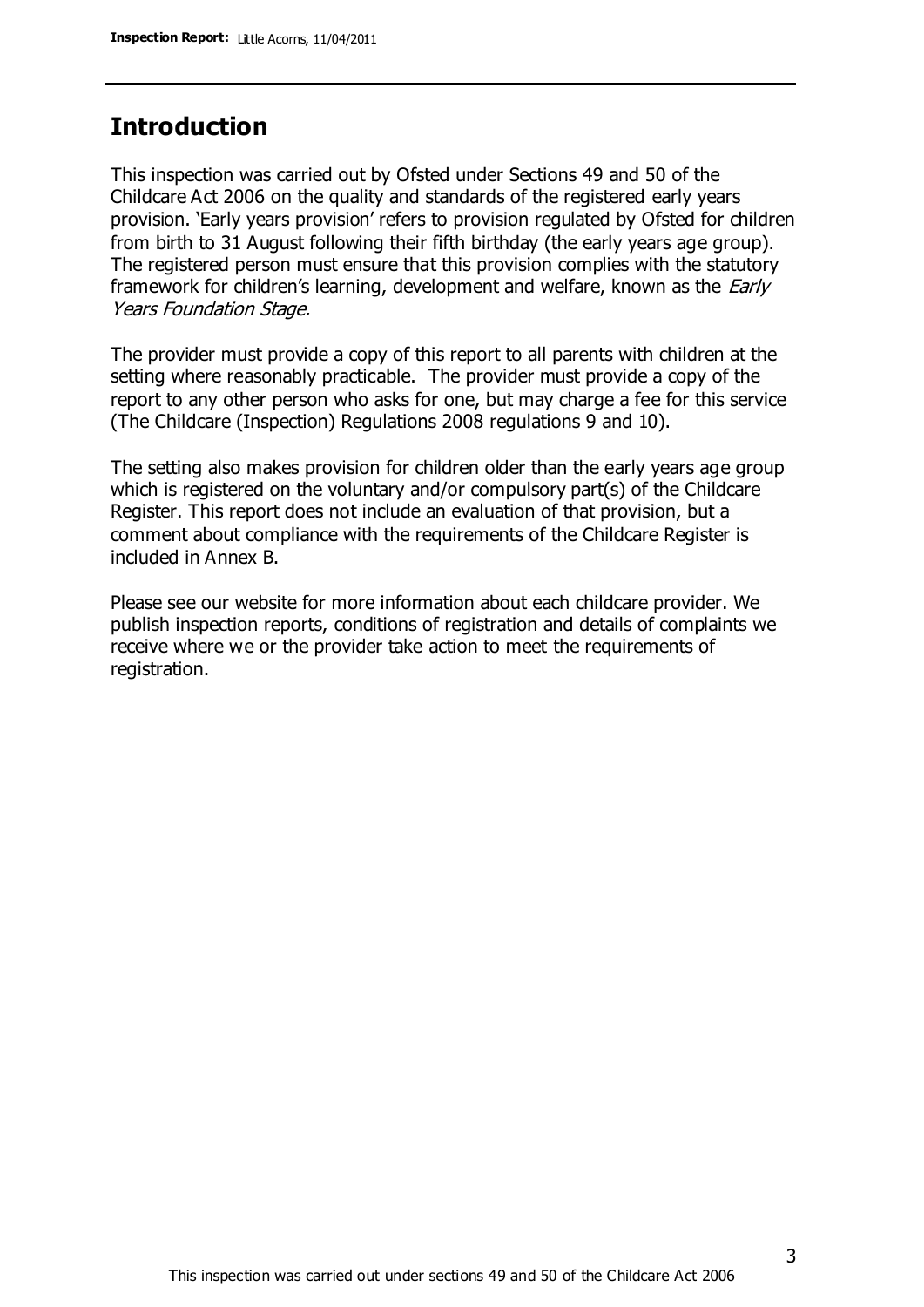## **Description of the setting**

Little Acorns Day Nursery has been registered since 1997. It is a privately owned day nursery and operates from a converted parish hall that is situated in a residential area of Hedge End, Southampton. The premises has two floors and is used solely for by the nursery. There is a fully enclosed outdoor play area.

The nursery is registered to care for a maximum of 60 children under eight years at any one time; all of these may be in the early years age group. Currently there are 84 early years age group children on roll. Care is also able to be provided for children aged over five years. This provision is registered on the compulsory and voluntary parts of the Childcare Register. The setting supports children who speak English as an additional language and they are in receipt of funding for the provision of free early education to children aged three and four.

The owners employ 14 members of staff; of these 10 hold early years qualifications, two at level 2, five at level 3, two at level 4 and one at level 6. Some staff are currently working towards achieving qualifications; one at level 2 and three at level 3.

The nursery is open each weekday from 7.30am to 6pm for 51 weeks of the year, closing only for the week of Christmas and all Bank Holidays.

## **The overall effectiveness of the early years provision**

Overall the quality of the provision is good.

Staff have a good understanding of each child as an individual which enables them to meet all children's needs effectively. Policies and procedures which underpin the safe management of the provision are effectively implemented and promote positive outcomes for children. Overall an inclusive environment is provided and most aspects of children's learning are effectively promoted across all areas of the setting. The staff team is continuously looking at ways they can enhance the provision they provide for children; a recent improvement made means babies now have free access to a secure area where they can play in the fresh air.

## **What steps need to be taken to improve provision further?**

To further improve the early years provision the registered person should:

- display posters, pictures and dual language print that reflect the backgrounds of all children and families attending
- support children to become fully independent by enabling them to be more involved with routine activities, for example at snack and meal times allow them to pour their own drinks, serve their own food and collect their own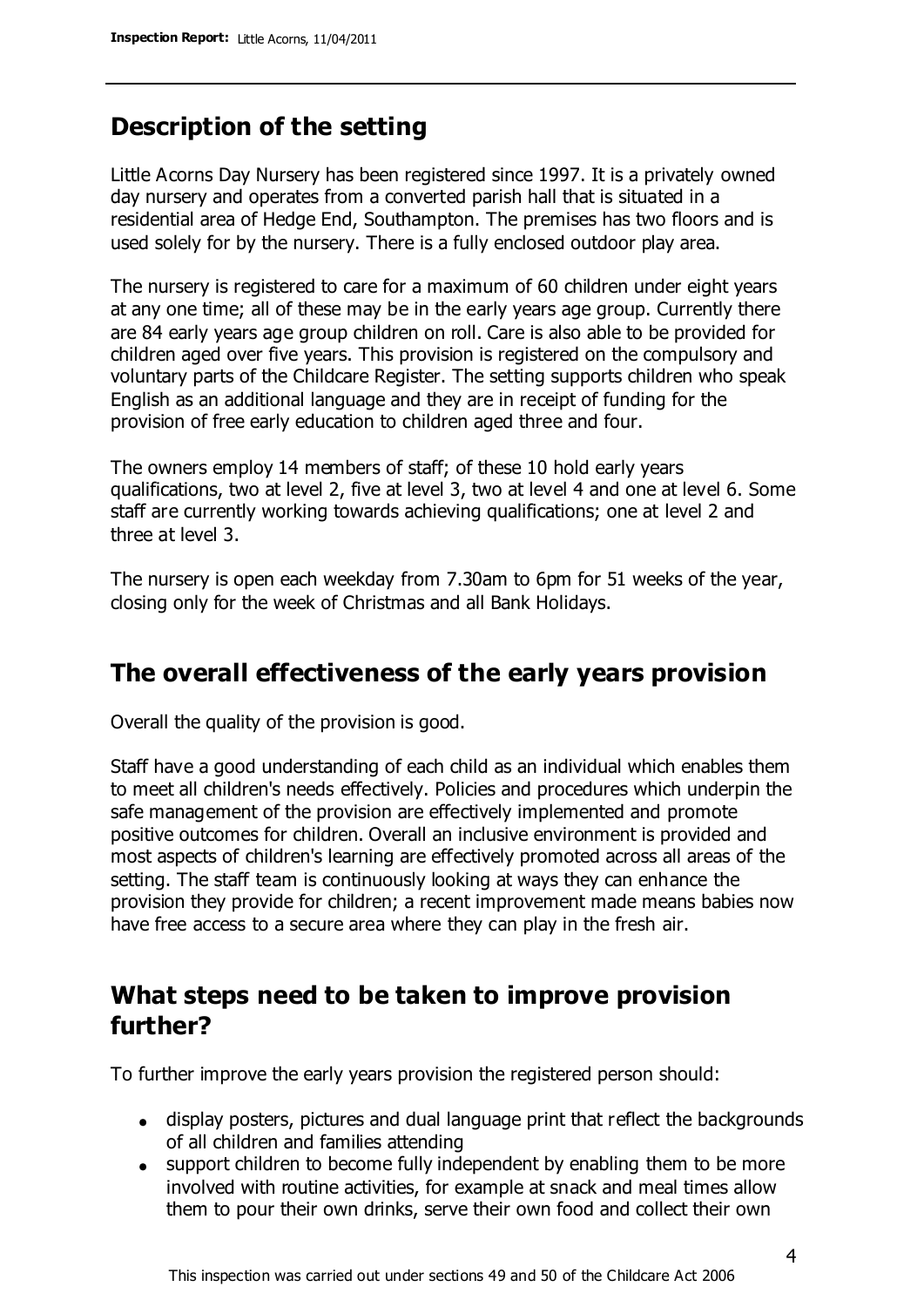cutlery

check resources are maintained in good working order so children are able to gain the most learning and enjoyment from them paying particular attention to ensuring batteries in programmable toys are replaced when necessary.

# **The effectiveness of leadership and management of the early years provision**

Staff have a sound understanding of child protection issues and procedures to ensure children's welfare is fully protected are secure. Robust procedures the nursery follows with regards to the recruitment and vetting of new staff and for the ongoing checking of existing staff means children are only cared for by adults who are suitable to be around children. Risk assessments carried out daily ensure all areas and equipment children have access to remain safe. Security is given a high priority; no persons are able to gain entry to areas children are cared for in unless a member of staff allows. Visitors are requested to show their means of identification which is then verified by the manager. The effective deployment of staff ensures children are supervised and well cared for at all times. The use of a baby monitor as well as visual checks ensures sleeping children are kept safe.

Children have access to a wide range of resources and equipment which are well organised, kept clean and overall maintained in a play worthy condition. Children are able to move freely, selecting resources of their choice, which increases their independence and builds their confidence. All children are respected and treated as individuals. However, the physical environment does not positively reflect the cultural and linguistic identity of all children and their families in attendance.

Children benefit by being cared for by staff who regularly attend training to ensure their knowledge of childcare and child development remains up to date. Staff work well together as a team and strive for constant improvement through regular meetings. Recommendations raised at the last inspection have been successfully addressed which has had a positive impact on the outcomes of children. The setting is able to highlight their strengths and they are aware of areas they wish to develop further. For example, their priority at this time is to enhance the outdoor play area by providing a range of natural resources so children will be able to use their imagination and create their own learning ideas.

Staff work in partnership with parents to ensure all children reach their full potential. Each child has a key person who liaises regularly with parents. They discuss the individual progress children are making and what the plans are for their next steps in learning. Home link diaries written for children in the baby department provide parents with information of the care their children have been provided, how they have spent their day and any achievements they have made. Parents of children new to the setting are able to stay with their children until they are settled. During this time they are able to get to know the staff team, see how the setting operates and also the types of activities their children will be involved in to enable them to make progress in all six areas of their learning and development. Through the effective systems in place for liaising with other agencies staff are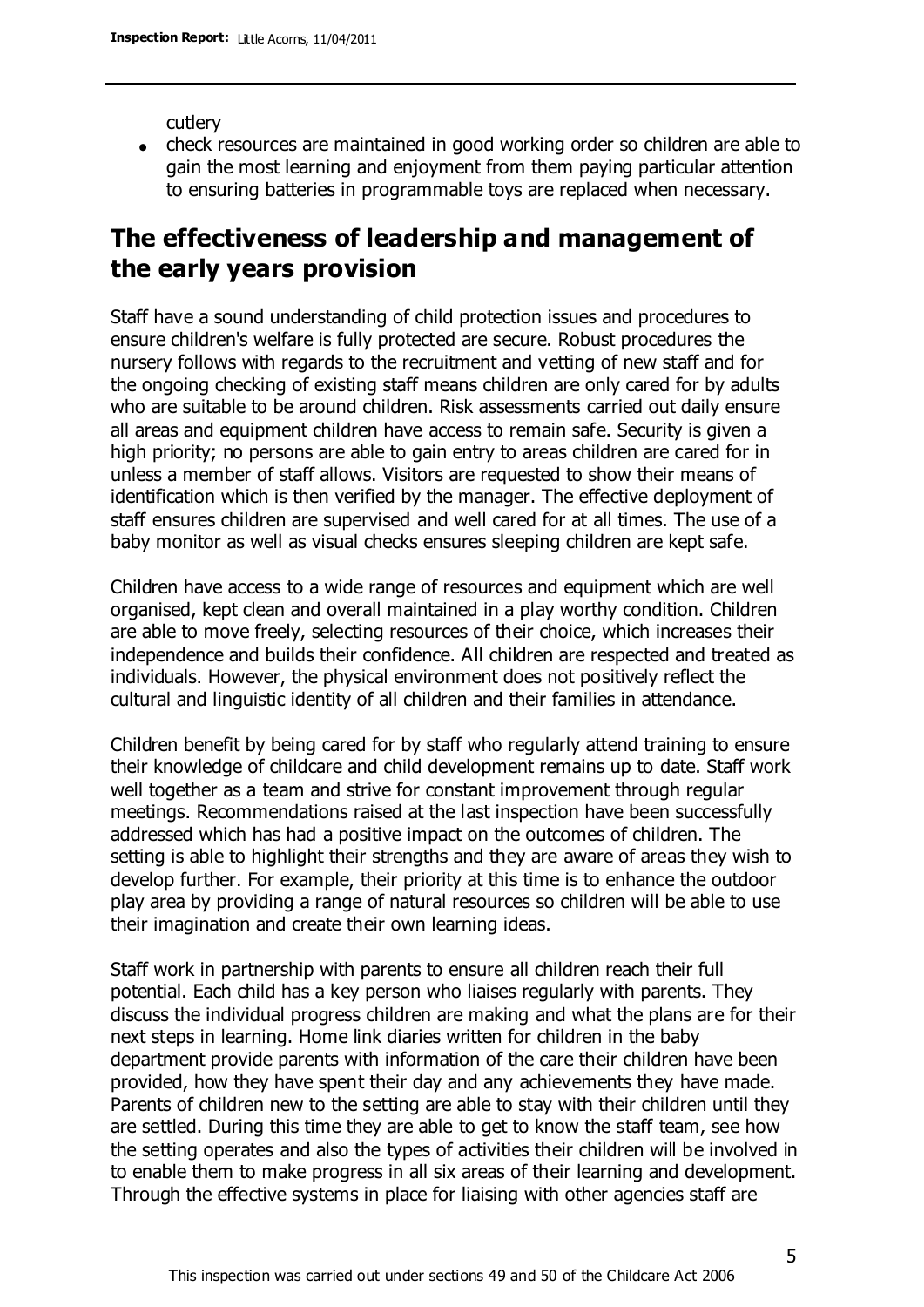able to ensure the care and learning needs of all children are met effectively.

# **The quality and standards of the early years provision and outcomes for children**

Overall children are making good progress towards the early learning goals in all areas of their learning and development. Observations staff make on the children are used to monitor their progress and highlight the next steps in their development. Children's records of assessment are shared with parents each term so they too can be involved in their children's learning and education.

All children show they feel safe and secure; they readily go to staff for support and seek them out for a bit of extra tender loving care when they are feeling emotional.

Younger children are beginning to develop their hand and eye coordination movement; they stack cubes on top of one another and shake plastic bottles filled with beads, glitter and water. They enjoy lots of sensory activities such as playing with jelly and baked beans and with support they gain the experience of feeling paint on their feet and hands.

The majority of time children are able to be independent; they generate their own learning by confidently choosing equipment and toys they wish to play with. Children enjoy painting and are given time to create and express their intentions. They develop their pre-writing skills by making marks using chalks, crayons and pencils. Children are encouraged to label their own work and some older children are beginning to write their name.

Children use a computer to support their learning; they carefully manoeuvre the mouse to draw pictures and use the keyboard to type in the letters of their name. With support children are beginning to gain the skill and the knowledge required in order to print out their work. Programmable resources such as calculators, phones and musical toys are not always maintained in good working order. Consequently, children are not able to get the most learning and enjoyment from them.

Children enjoy looking at books and are learning how to handle books carefully. They are beginning to gain an understanding that print carries meaning through the resources and wall displays they see in the environment. However, children are not gaining an awareness that print can be written in languages other than English. Children learn about some cultures of others through discussion, planned activities and parents who come into the setting to show children their traditional costumes. Children are becoming confident communicators and they behave well; they exchange conversations with staff and listen and carry out instructions. Children are very sociable and play well together, sharing and taking turns. They learn about their own safety through guidance they receive from staff and their regular involvement in the practising of fire drills.

All children are encouraged to lead a healthy lifestyle and spend time out in the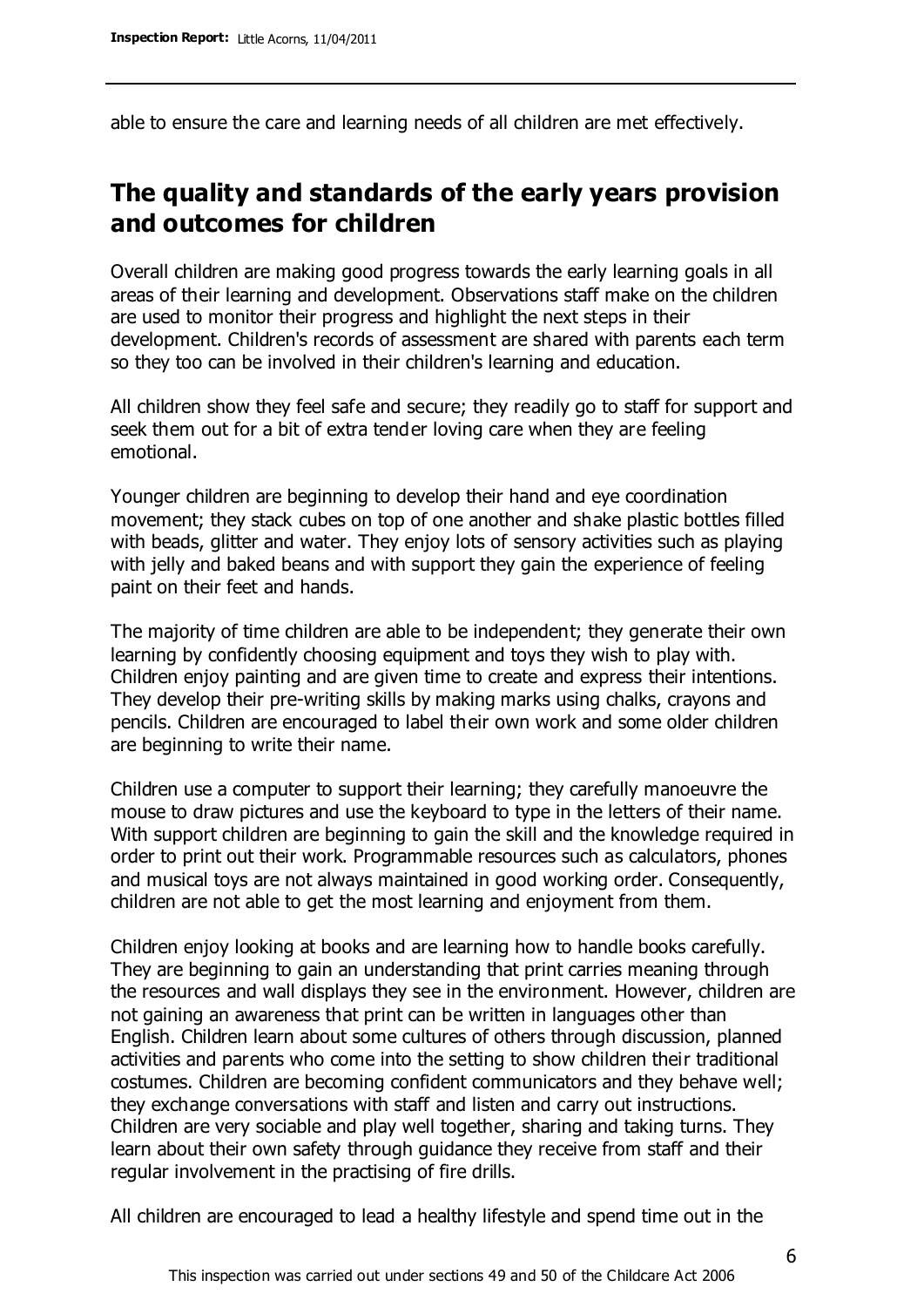fresh air daily. They develop their large motor skills using a range of equipment such as slides, balancing blocks and ride on toys. Children enjoy the time they spend digging in the soil and while doing so they learn how to handle small tools such as a trowel and fork safely. They hunt for bugs and insects and use magnifying glasses to take a closer look at their findings. Children are becoming aware of healthy eating and thoroughly enjoy the range of nutritious snacks and meals they are served. Through the guidance and role modelling of staff children are becoming aware of what constitutes good hygiene practice.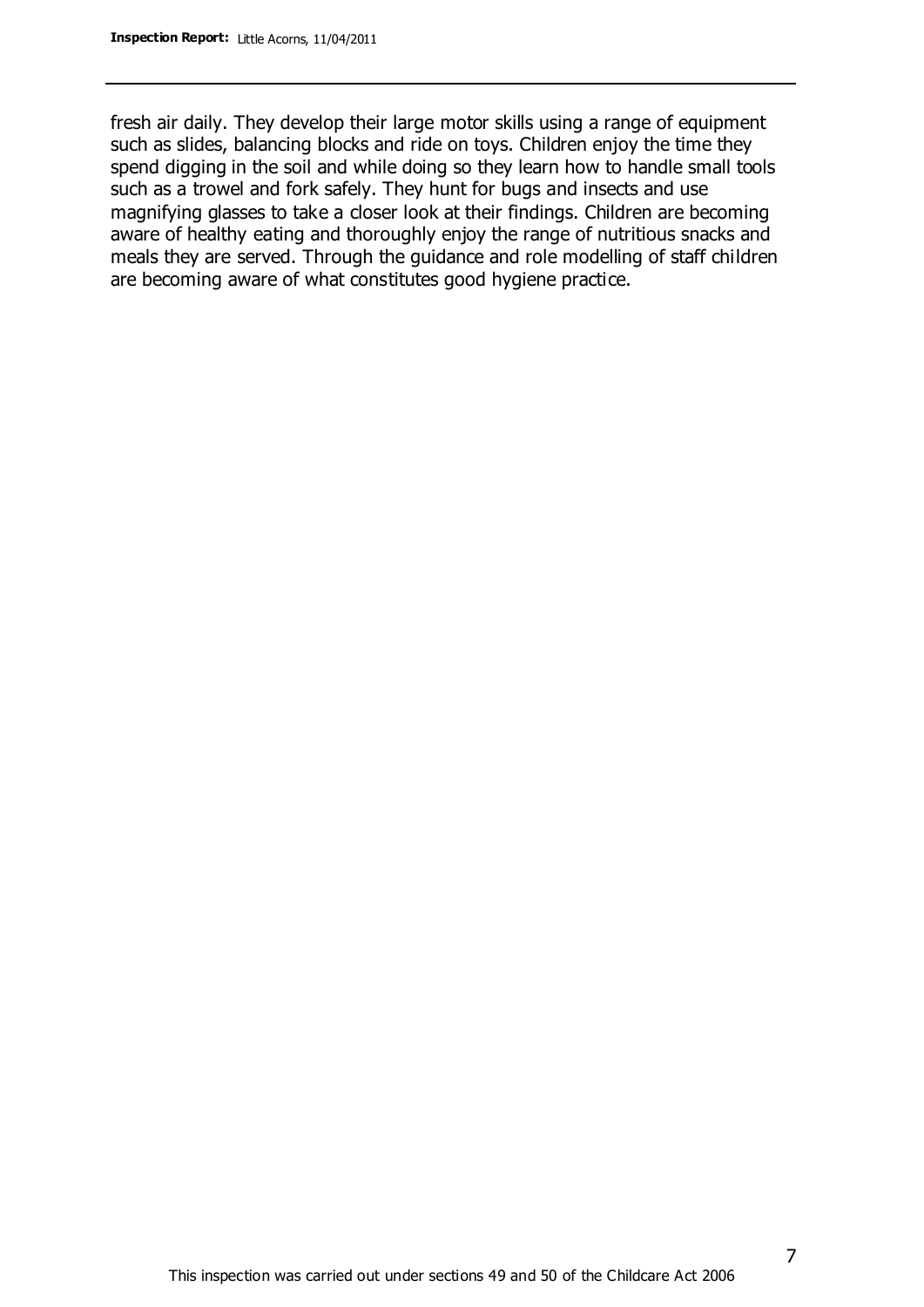# **Annex A: record of inspection judgements**

#### **The key inspection judgements and what they mean**

Grade 1 is Outstanding: this aspect of the provision is of exceptionally high quality Grade 2 is Good: this aspect of the provision is strong Grade 3 is Satisfactory: this aspect of the provision is sound Grade 4 is Inadequate: this aspect of the provision is not good enough

#### **The overall effectiveness of the early years provision**

| How well does the setting meet the needs of the<br>children in the Early Years Foundation Stage? |  |
|--------------------------------------------------------------------------------------------------|--|
| The capacity of the provision to maintain continuous                                             |  |
| improvement                                                                                      |  |

#### **The effectiveness of leadership and management of the early years provision**

| The effectiveness of leadership and management of the             |  |
|-------------------------------------------------------------------|--|
| <b>Early Years Foundation Stage</b>                               |  |
| The effectiveness of leadership and management in embedding       |  |
| ambition and driving improvement                                  |  |
| The effectiveness with which the setting deploys resources        |  |
| The effectiveness with which the setting promotes equality and    |  |
| diversity                                                         |  |
| The effectiveness of safeguarding                                 |  |
| The effectiveness of the setting's self-evaluation, including the |  |
| steps taken to promote improvement                                |  |
| The effectiveness of partnerships                                 |  |
| The effectiveness of the setting's engagement with parents and    |  |
| carers                                                            |  |

## **The quality of the provision in the Early Years Foundation Stage**

The quality of the provision in the Early Years Foundation Stage  $\vert$  2

## **Outcomes for children in the Early Years Foundation Stage**

| <b>Outcomes for children in the Early Years Foundation</b>    |  |
|---------------------------------------------------------------|--|
| <b>Stage</b>                                                  |  |
| The extent to which children achieve and enjoy their learning |  |
| The extent to which children feel safe                        |  |
| The extent to which children adopt healthy lifestyles         |  |
| The extent to which children make a positive contribution     |  |
| The extent to which children develop skills for the future    |  |

Any complaints about the inspection or report should be made following the procedures set out in the guidance available from Ofsted's website: www.ofsted.gov.uk